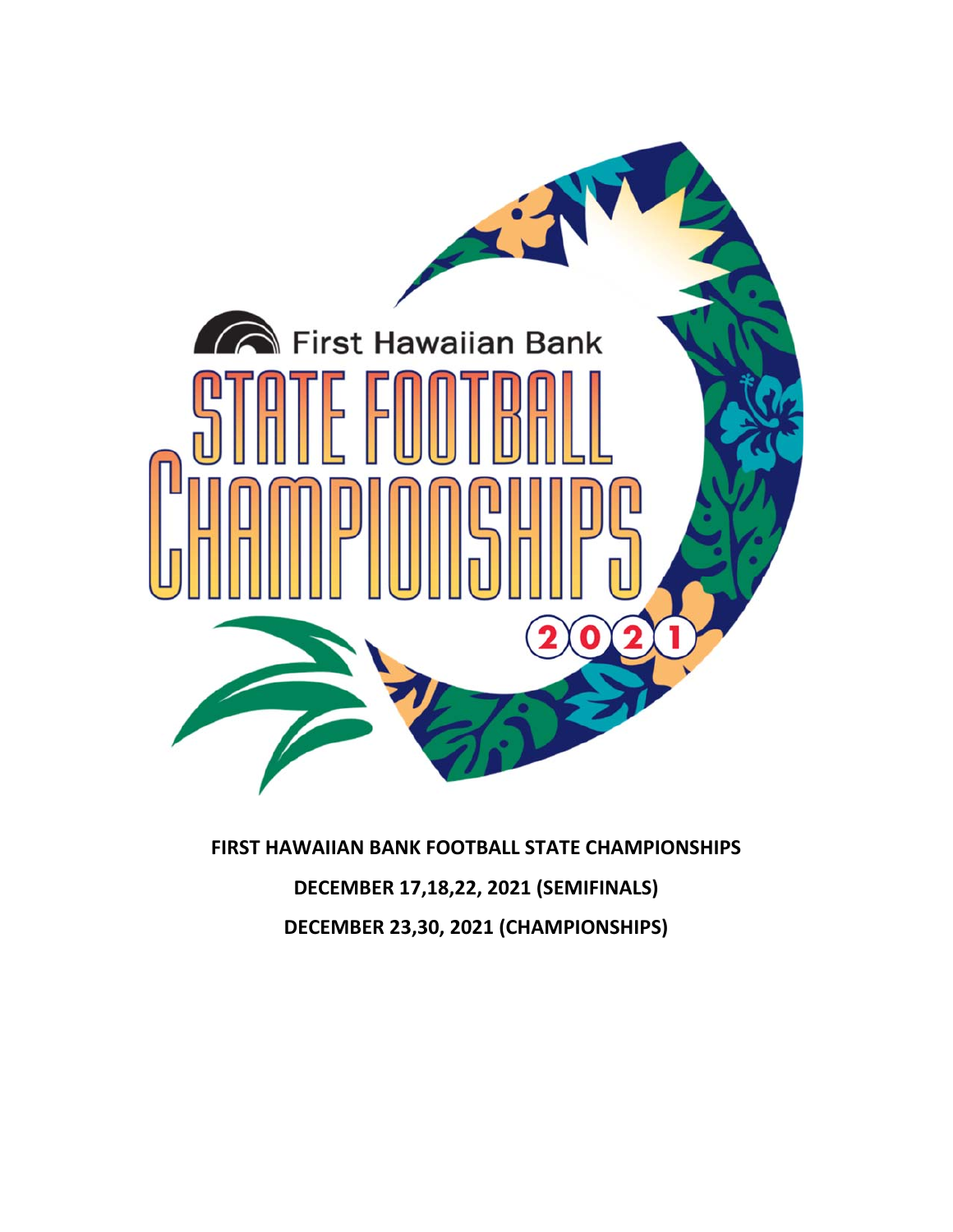# **FIRST HAWAIIAN BANK / HHSAA FOOTBALL STATE CHAMPIONSHIPS**

# **DECEMBER 17,18,22, 2021 (SEMIFINALS) DECEMBER 23,30, 2021 (CHAMPIONSHIPS)**

## **HAWAII HIGH SCHOOL ATHLETIC ASSOCIATION**

## **TOURNAMENT COMMITTEE**

## **SPECIAL THANKS**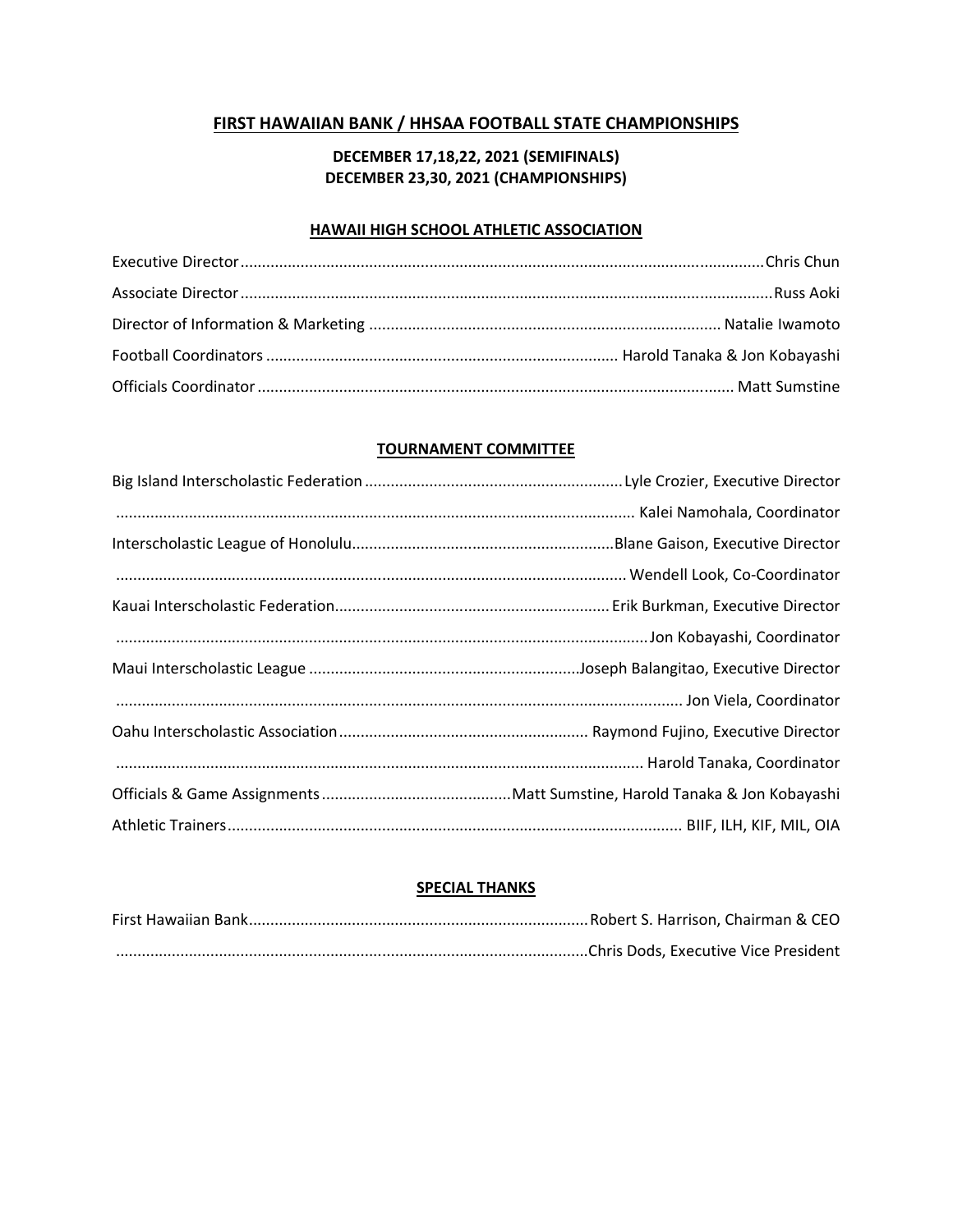## **FIRST HAWAIIAN BANK FOOTBALL STATE CHAMPIONSHIPS**

#### **TOURNAMENT INFORMATION**

#### **I. HHSAA FOOTBALL REGULATIONS**

HHSAA Football Regulations may be found in the HHSAA's football handbook section found in this packet.

### **II. ROSTERS AND COLOR TEAM PICTURES**

Schools with teams that have secured or who are in contention for a tournament berth are required to submit team rosters to **roster@hhsaa.org**.

## **DEADLINE: FRIDAY, DECEMBER 10, 2021, NOON**

#### **III. TOURNAMENT REPRESENTATION**

Total number of berths for 2021 State Tournament as of 12/1/21. Visit www.sportshigh.com for current tournament representation.

|              | <b>DIVISION I - OPEN</b> | <b>DIVISION I</b> | <b>DIVISION II</b> |
|--------------|--------------------------|-------------------|--------------------|
| <b>OIA</b>   | ∍                        |                   |                    |
| <b>ILH</b>   |                          |                   |                    |
| <b>BIIF</b>  | n                        |                   |                    |
| <b>MIL</b>   | n                        |                   |                    |
| <b>KIF</b>   | n                        |                   |                    |
| <b>TOTAL</b> | 4                        | 4                 | 4                  |

## **IV. HEAD COACHES' PRE‐TOURNAMENT MEETING**

All Head Coaches and Tournament Officials are **required** to meet with the HHSAA Executive Director and Sport Coordinator for instructions: Time TBD

### **V. TOURNAMENT BALL**

The official tournament ball is the Baden QB‐1 Football.

## **VI. TOURNAMENT REGULATIONS**

Team Benches

Team benches will be restricted to authorized personnel consisting of players, coaches, team managers, trainers, and team physicians as listed on the Official Roster submitted to the HHSAA prior to the start of the tournament.

### **NO ONE UNDER 10 YEARS OF AGE WILL BE ALLOWED ON THE FIELD DURING THE EVENT.**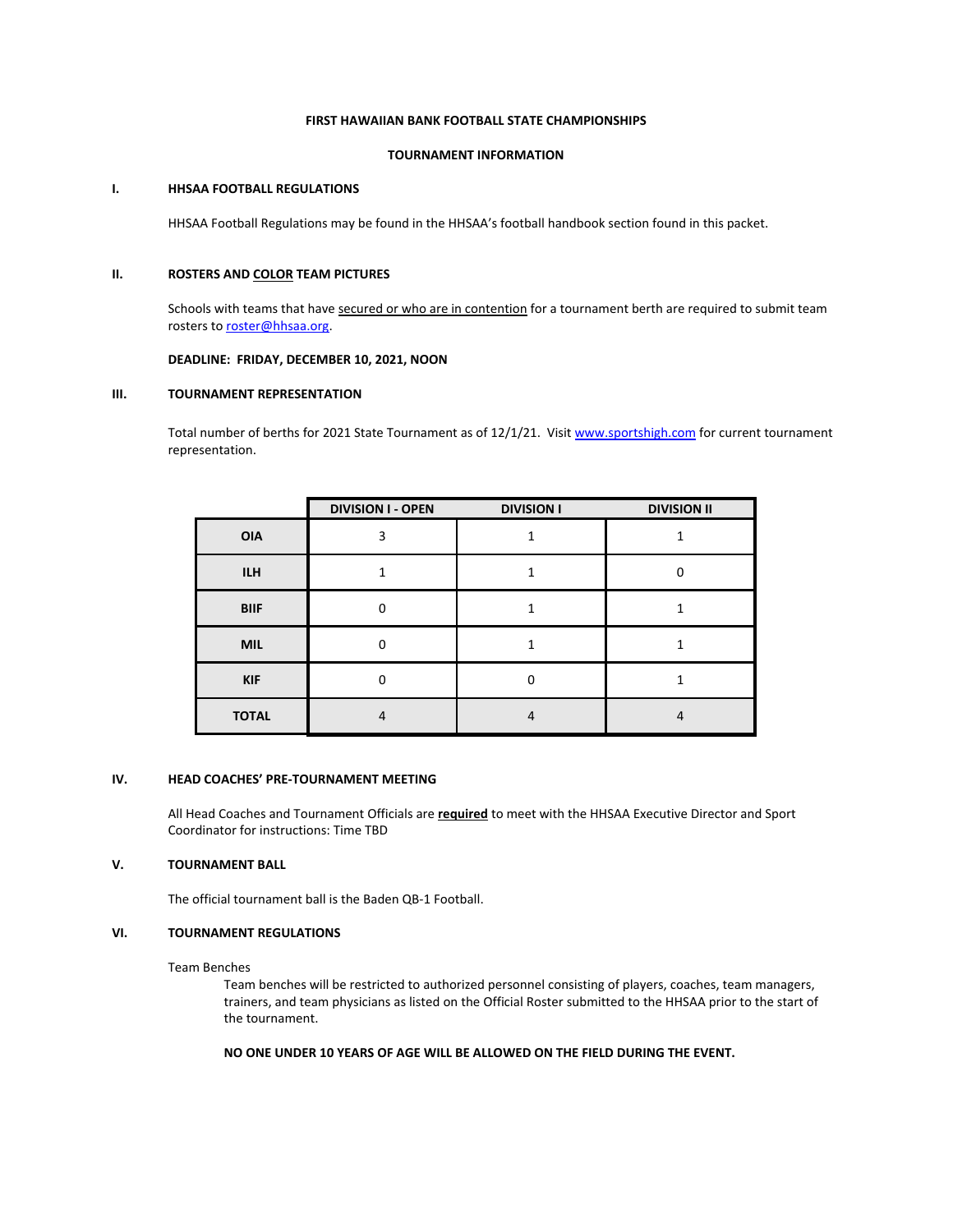#### Physician

The home team will be responsible for providing a Licensed Medical Physician to be in attendance at every tournament game.

#### Filming/Videotaping

There will be no restrictions on schools videotaping/filming opponent's games. It is permissible for teams to exchange tapes/films by mutual agreement. It is also permissible for each team to secure from other sources any game tape and/or film of their opponent.

#### Locker Room

Coaches are requested to inform their athletes of the importance of appropriate conduct and behavior in the locker room. Schools and students will be charged for any damages incurred by them in the locker room.

#### Use of the field during halftime of Tournament Games.

The tournament committee shall be responsible to see that warm ups shall not be permitted between halves of tournament games, except for the few minutes required by each team to warm-up prior to the start of the second half.

## **VII. CODE OF CONDUCT**

The coach shall have direct responsibility or conduct of team members prior to, during and after tournament competition (in the hotel, in public, at the tournament, transporting to and from sites).

The HHSAA Executive Director may establish a common curfew hour as necessary.

The drinking of alcoholic beverages, smoking, drug use, loud, unruly or destructive behavior will not be tolerated.

Coaches are requested to inform their athletes of hotel rules and regulations. Please emphasize the importance of appropriate conduct and behavior and consideration for other hotel guests. Schools and students will be charged for any damages incurred by them at the hotel.

It is recommended that schools inform parents regarding code‐of‐conduct in writing.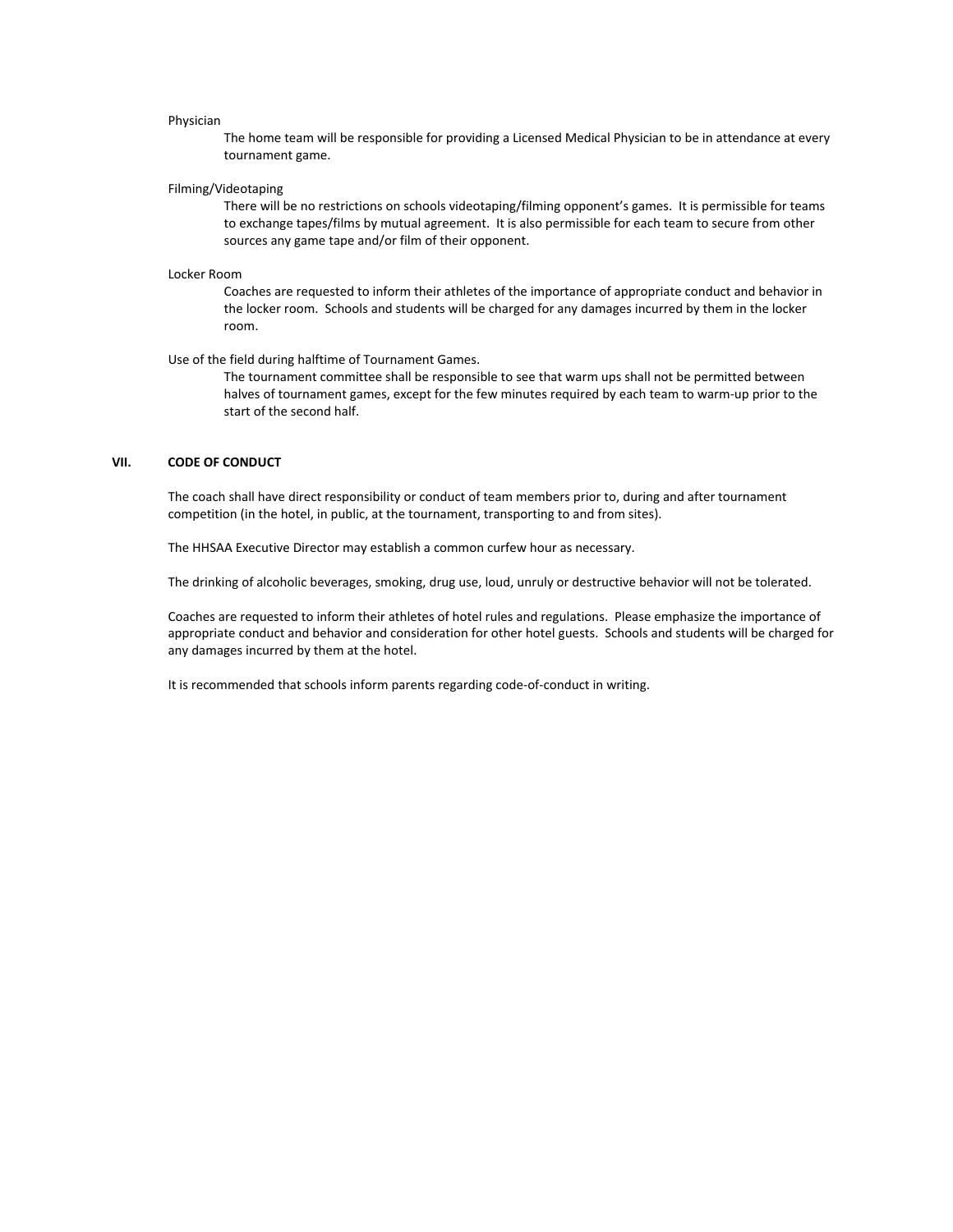#### **FOOTBALL**

#### I. SPECIFIC OBJECTIVES

- A. To select a state champion of football through tournament competition
- B. To recognize the combined efforts of all participating teams and schools in the tournament.
- C. To promote and encourage the highest principles and standards of attitude and positive behavior.
- D. To promote the highest principles of good citizenship in tournament competitions.

#### II. OFFICIALS

- A. Qualifications and Requirements
	- 1. All officials must be a registered football official with their respective league.
	- 2. All officials must have taken the National Federation Part II examination and passed with a score of 80 or better.
- B. Selection and Assignment
	- 1. All officials shall be recommended and approved by their respective leagues.
	- 2. Officials shall be selected by a committee consisting of the HHSAA Executive Director or his designee, Coordinator of Football Officials and HHSAA Sport Coordinator.
	- 3. The committee shall evaluate and schedule officials for all games of the tournament.
	- 4. Assignment of officials shall be determined following each game and future assignments shall not be announced until the appropriate time.
- C. Uniform
	- 1. All state tournament officials/umpires shall wear uniforms in accordance with their sport's NFHS rules/guidelines/recommendations. In the absence of any NFHS rules/guidelines/recommendations, the sport's HHSAA Sport Coordinator shall have the final say as to the appropriateness of a state tournament official's/umpire's uniform.

#### III. ELIGIBILITY

A. Participating athletes must be eligible under the rules of their league and also under the requirements which are specified by HHSAA.

#### IV. RULES GOVERNING TOURNAMENT

- A. National Federation Football Rules shall prevail.
- *B.* Tie Breaker for all games. National Federation recommended tie‐breaking procedure with 20‐yard line modification shall be used. Teams must go for 2-point conversion after the 2<sup>nd</sup> overtime period. *(Adopted 06/2018)*
- C. Mercy Rule: At any time during the second half of the game, if the winning team is leading by 35 or more points, the clock will not stop for incomplete passes, change of possession, out of bounds plays, or first downs. The clock will stop for time outs, any score, administration of penalties, and injuries. Should the winning team's lead go below 35 points, revert back to regular clock rules.

This rule shall apply to all state tournament football games except the championship game.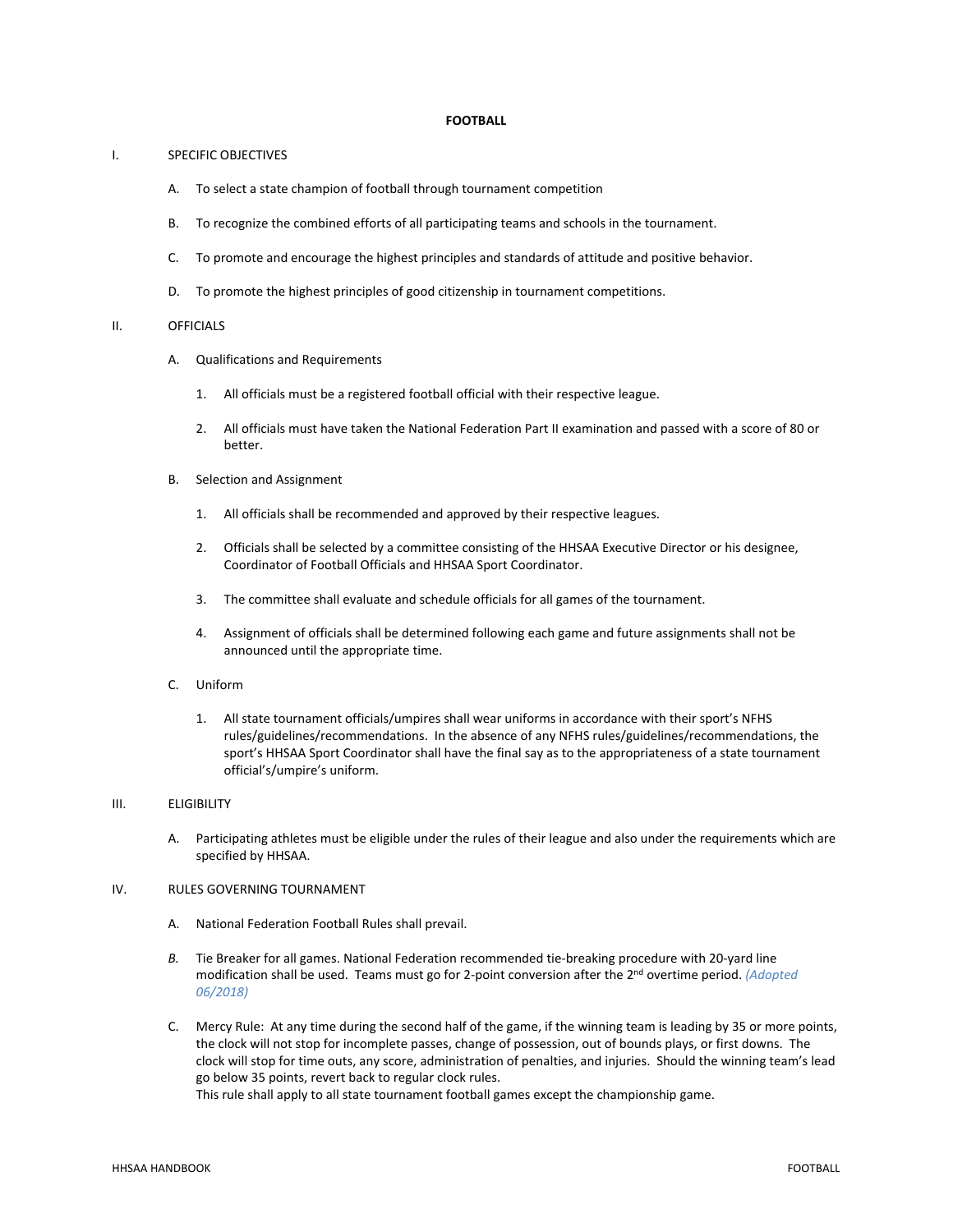- D. All bands and audio system operators shall not create any noise that prohibits a team from hearing its signals. Therefore, among other things, all bands and audio system operators shall cease creating any noise once the referee puts the ball in play.
- E. Any student‐athlete or coach disqualified before, during, or after a state tournament game/match/event for unsportsmanlike conduct, flagrant verbal misconduct, or flagrant physical misconduct shall be disqualified from his/her next scheduled state tournament game/match/event for that sport. The student-athlete or coach has the right to appeal any such disqualification to an appeals committee for the particular sport. Should a studentathlete or coach be disqualified from the final state tournament game/match/event for that sport, said disqualification shall **NOT** carry over to the following school year's state tournament for that sport. Instead, the student-athlete's or coach's league shall determine any appropriate penalty or sanction.
- F. Instant replay shall be allowed as approved by the football committee and officials coordinator for HHSAA state tournament games. *(Adopted 6/2019)*

### V. TOURNAMENT REPRESENTATION

- A. Number of Participating Teams in League Number of Teams in ‐‐‐‐‐‐‐‐‐‐‐‐‐‐‐‐‐‐‐‐‐‐‐‐‐‐‐‐‐‐‐‐‐‐‐‐‐‐‐‐‐‐‐‐‐‐‐‐‐‐‐ X State Tournament Number of Participating Teams in State
- B. Pac‐Five teams are eligible to participate in the following HHSAA state tournaments: baseball, canoe paddling, cheerleading, football, soccer, softball, and girls water polo.
- C. For team‐only state tournaments, a combination team shall be counted in the league representation formula as long as one of the schools in the combination team has a minimum number of players, as follows:

Volleyball – 6, Football – 11, Softball – 9, Soccer – 11, Basketball – 5, Baseball – 9, Canoe Paddling – 6, Water Polo – 7

- G. For team-only state tournaments, if a combination team qualifies for a state tournament, only players from one of the schools with the above listed minimum number shall be allowed to participate in the state tournament.
- H. Each league must declare at least 2 teams in a division to have representative(s) in that division.
- I. The size of the Division I and Division II state tournaments shall be based upon the number of leagues participating in each division. There shall be one more team participating than the amount of leagues. The final berth shall be awarded based upon league representation. The league who gets a second berth would be placed in the final spot regardless of where their champion is seeded.

| Number of leagues<br>participating | Size of tournament |
|------------------------------------|--------------------|
|                                    |                    |
|                                    |                    |
|                                    |                    |

#### *(Adopted 6/2019) ‐*

*For 2021, all 3 divisions will be 4‐team tournaments.*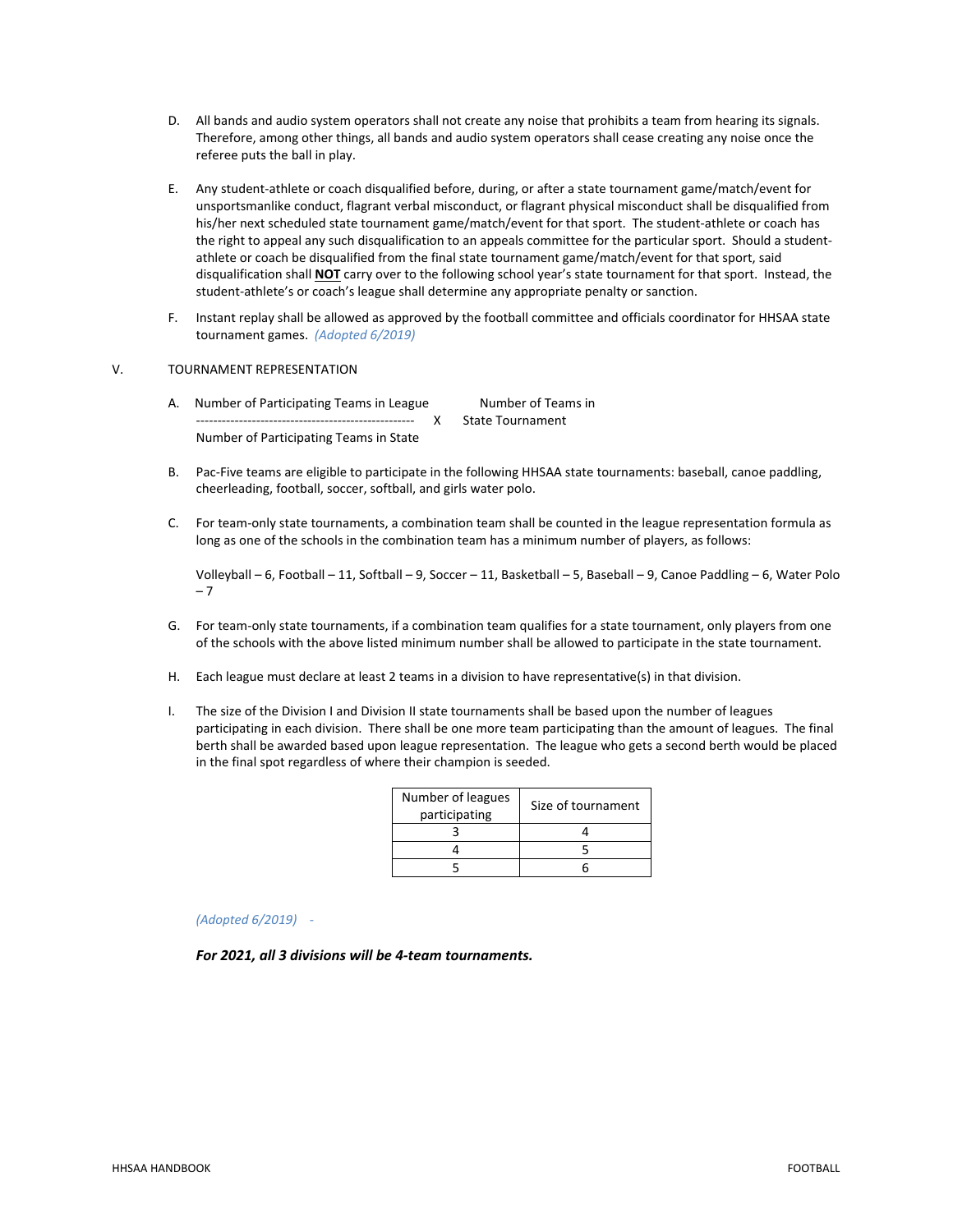## VI. TOURNAMENT FORMAT

## 4‐TEAM TOURNAMENT FORMAT



## 5‐TEAM TOURNAMENT FORMAT



#### 6‐TEAM TOURNAMENT FORMAT

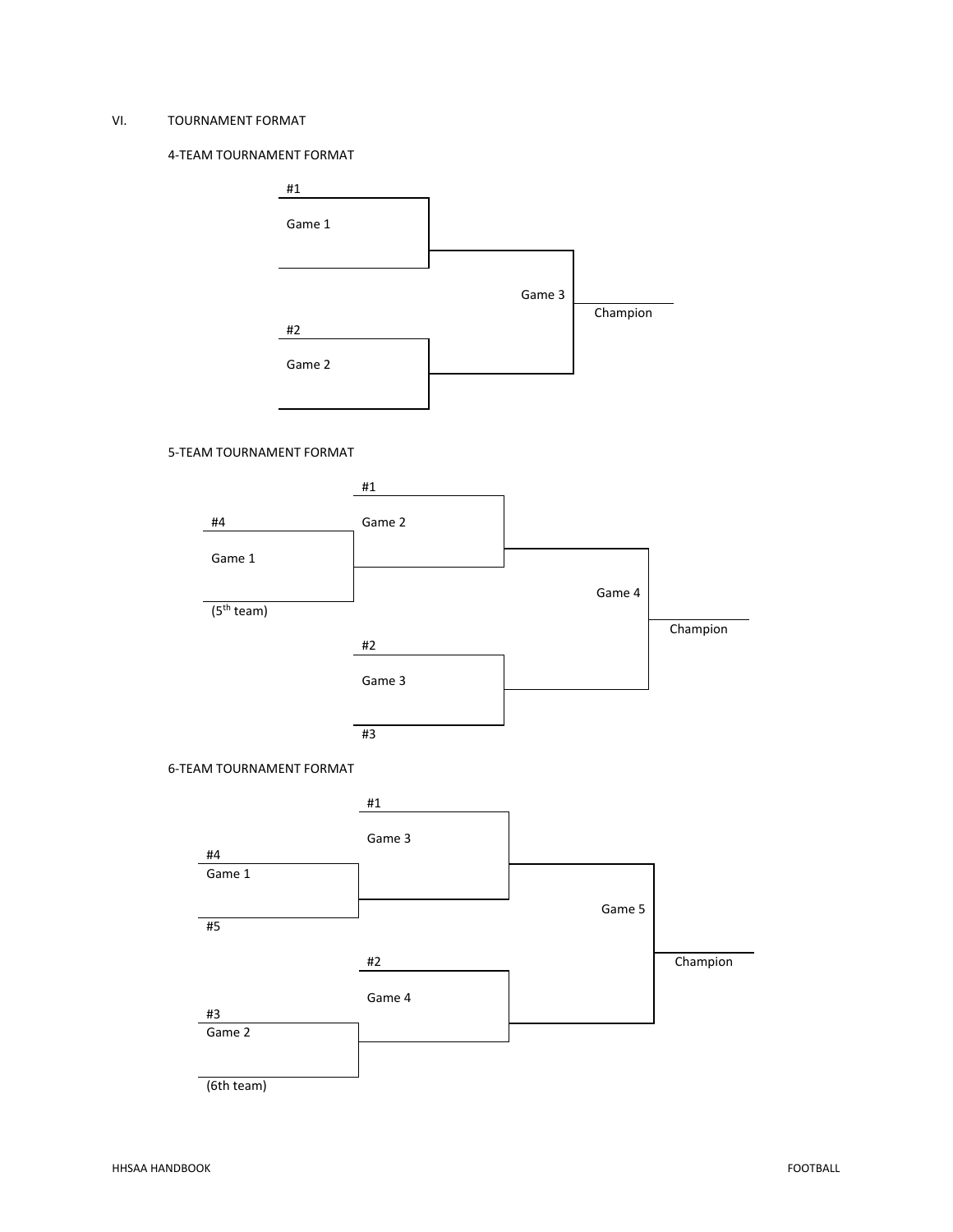### VII. TOURNAMENT COMMITTEE

#### A. Committee members

The Football Tournament Committee shall consist of the HHSAA Executive Director, HHSAA Football Coordinator, and the football coordinator or representative from each league (OIA, ILH, BIIF, MIL, KIF).

B. Responsibility

The Football Committee will be responsible for the arrangements, management, and administration of all tournament events as well as the Pairings/Seeding, Sites, and Schedule.

- 1. The Football Committee will also be responsible for submitting a tournament evaluation report to the HHSAA Executive Director
- 2. The HHSAA will be responsible for the negotiations, marketing and promotions of the T-Shirt/Printed Program/Souvenir sales; TV/Radio coverage; and Corporate sponsorship.

#### VIII. SEEDING/PAIRINGS

A. Seedings/Pairings shall be done by the Football Tournament committee and provided to the media at the earliest time possible.

Division I and II Football Playoffs shall be exempt from the normal HHSAA Team Tournament Seeding Procedures, allowing any first place team from a participating league to be seeded for the Division I and II Football Playoffs. *(Adopted 6/2019)* 

B. See Section VI., "Tournament Format", above.

#### IX. UNIFORMS/HOME TEAM

- A. Uniform requirements as stated in the National Federation rule book.
- B. Jersey colors will be assigned by the Football Tournament Committee.
- C. Each team participating in the football, soccer and basketball state tournaments, shall bring to the state tournament both light and dark sets of uniforms. If a team violates this rule, they shall be subject to a penalty to be determined by the particular sport's HHSAA Sports Coordinator.

## X. TOURNAMENT BALLS

A. The HHSAA adopted football shall be used for all games.

## XI. AWARDS

- A. Permanent team trophy for championship team
- B. Permanent team trophy for runner‐up team.
- C. 60 gold medals to Division I championship team members and 60 gold medals to Division II member teams.
- D. 60 silver medals to Division II runner-up team members and 60 silver medals to Division II team members.
- E. Schools may order additional medals at their own expense.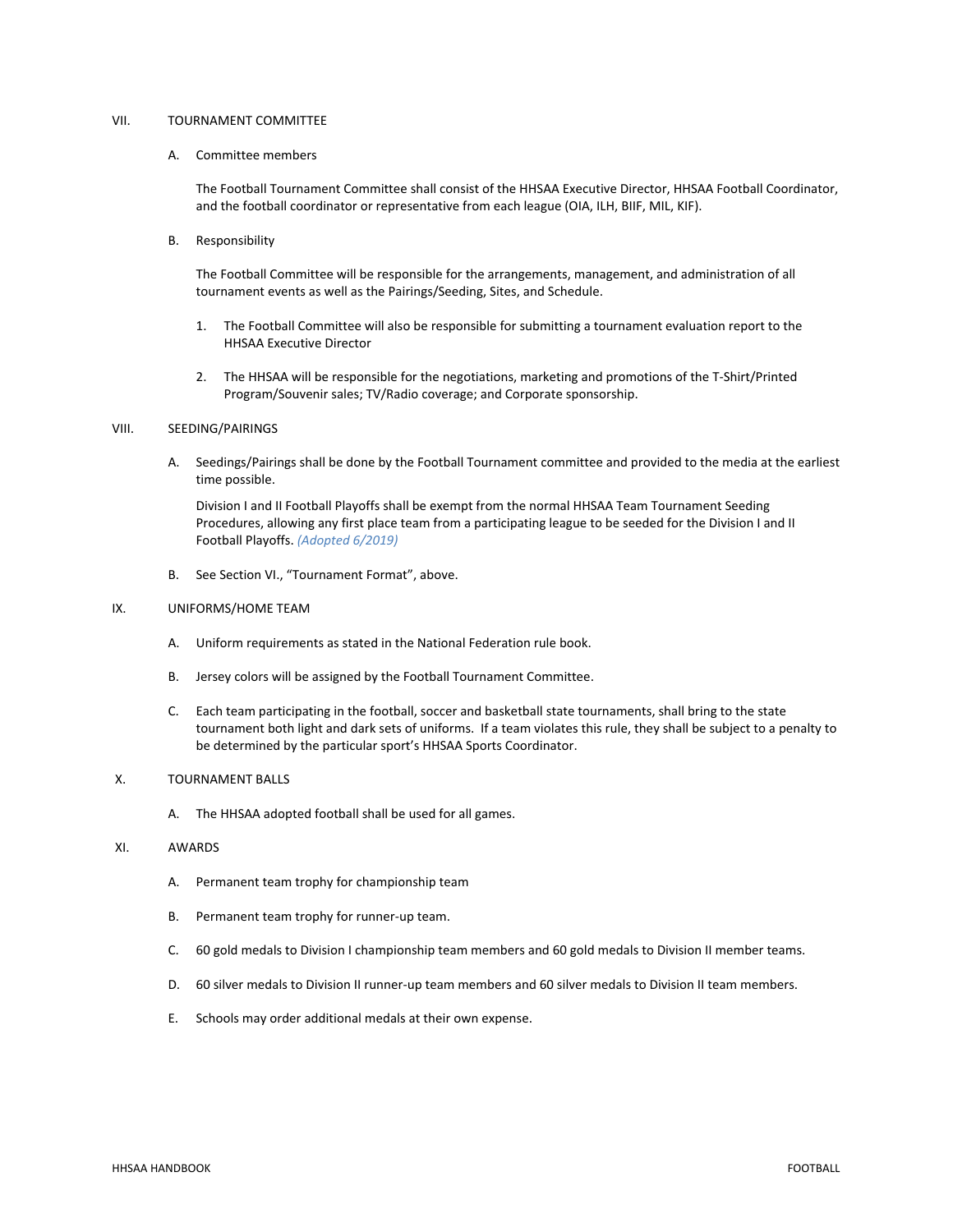### XII. ADMISSION

- A. Bands from both schools can be admitted free of charge, as long as they are in uniform with an instrument and accompanied by their instructor. Cheerleaders/pep squads can also be admitted free of charge, as long as they are in uniform and accompanied by their advisor. All others must purchase a ticket.
- B. Each school participating in the football tournament will receive an allotment of 25 admission tickets for each game in which they participate.
- C. Each non‐participating football school will receive an allotment of 10 admission tickets for all tournament games.
- D. Prices

| Games at school sites:             |           |
|------------------------------------|-----------|
| General Admission:                 | \$9.00    |
| Senior Citizens (ages 62 and over) | \$6.00    |
| Students (Grades K-12)             | \$6.00    |
| Semifinal games:                   |           |
| General Admission:                 | \$10.00   |
| Senior Citizens (ages 62 and over) | \$6.00    |
| Students (Grades K-12)             | \$6.00    |
| Championship games:                |           |
| General Admission:                 | $$14.00*$ |
| Senior Citizens (ages 62 and over) | \$6.00    |
| Students (Grades K-12)             | \$6.00    |